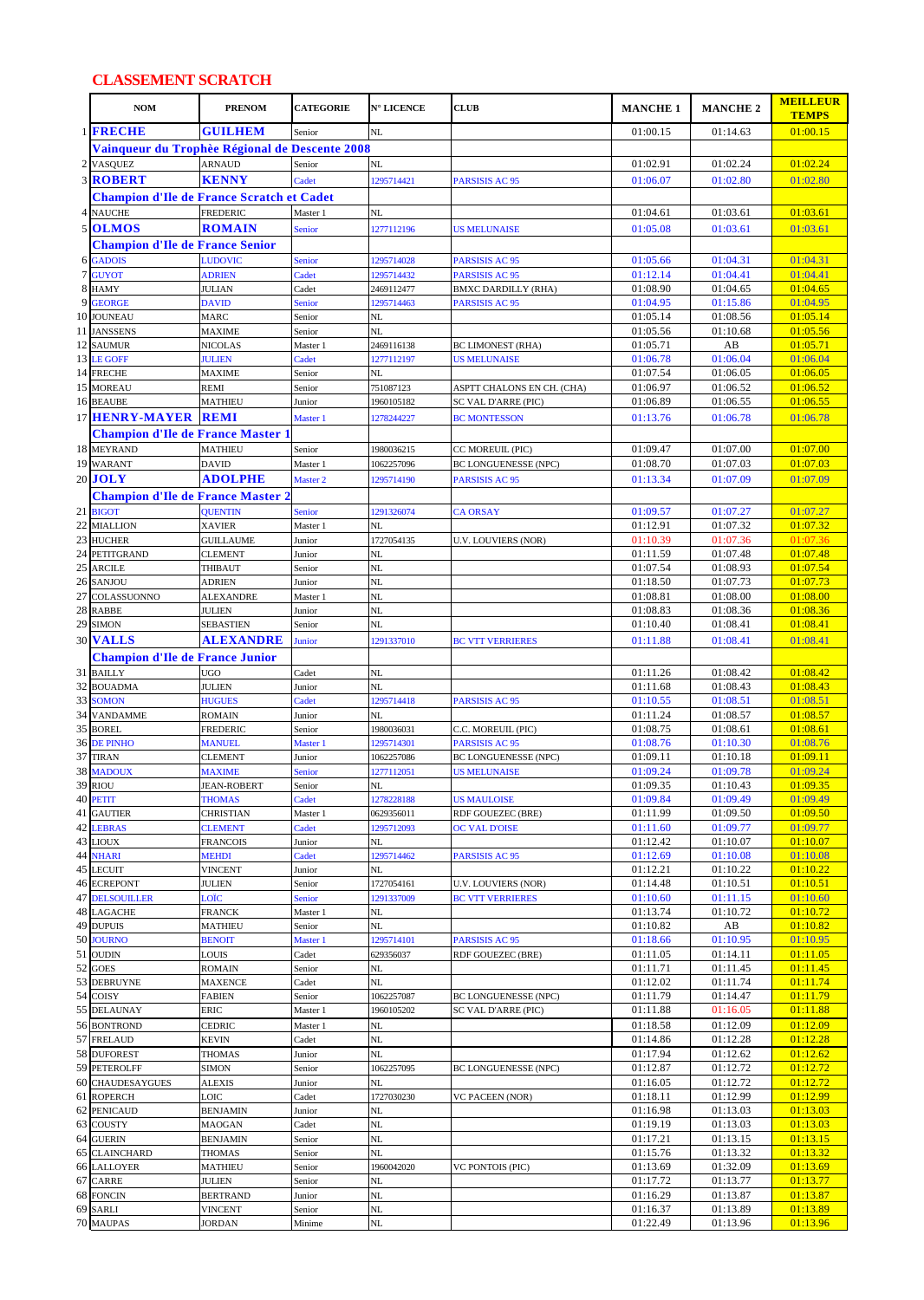|    | 71 MILTON                              | <b>OLIVIER</b>                   | Junior                 | NL               |                             | 01:18.30             | 01:14.03             | 01:14.03             |
|----|----------------------------------------|----------------------------------|------------------------|------------------|-----------------------------|----------------------|----------------------|----------------------|
|    | 72 CARRU                               | <b>CYRIL</b>                     | Junior                 | 1062257084       | <b>BC LONGUENESSE (NPC)</b> | 01:18.83             | 01:14.07             | 01:14.07             |
|    | <b>73 DE PINHO</b>                     | <b>CLAUDE</b>                    | Master 1               | 1295714287       | PARSISIS AC 95              | 01:14.25             | 01:23.37             | 01:14.25             |
|    | 74 MORIN<br><b>75 LURASCHI</b>         | <b>MARTIN</b><br>JOHANN          | Cadet<br>Senior        | NL<br>NL         |                             | 01:17.41<br>01:17.95 | 01:14.42<br>01:14.44 | 01:14.42<br>01:14.44 |
|    | <b>76 ST MAXENT</b>                    | <b>GREGOIRE</b>                  | Senior                 | 1062257088       | <b>BC LONGUENESSE (NPC)</b> | 01:22.76             | 01:15.39             | 01:15.39             |
|    | 77 DA SILVA                            | PHILIPPE                         | Master 2               | 1295731043       | VELO <sub>9</sub>           | 01:15.42             | 01:26.91             | 01:15.42             |
|    | <b>78 CALICHIAMA</b>                   | <b>THOMAS</b>                    | Senior                 | NL               |                             | 01:18.15             | 01:15.62             | 01:15.62             |
|    | 79 LEFRONT                             | <b>EMMANUEL</b>                  | Master 1               | 0629356024       | RDF GOUEZEC (BRE)           | 01:20.54             | 01:15.64             | 01:15.64             |
|    | 80 MURIER                              | <b>ARNAUD</b>                    | Senior                 | 2469071247       | CLUB VTT D IRIGNY           | 01:20.59             | 01:15.80             | 01:15.80             |
|    | 81 LARMINIER                           | <b>BENJAMIN</b>                  | Cadet                  | 1291315124       | <b>MONTGERON BICROSS</b>    | 01:19.48             | 01:15.81             | 01:15.81             |
|    | 82 LALLOYER                            | <b>GUILLAUME</b>                 | Cadet                  | 1960042039       | <b>VC PONTOIS (PIC)</b>     | 01:15.96             | 01:16.03             | 01:15.96             |
|    | 83 BERTOLINI                           | <b>CLEMENT</b>                   | Senior                 | NL               |                             | 01:16.06             | 01:25.94             | 01:16.06             |
|    | 84 GENEAUX<br>85 MASSE-DEMARTINI       | <b>BENJAMIN</b><br><b>ADRIEN</b> | Cadet<br>Minime        | 1727030237<br>NL | <b>VC PACEEN (NOR)</b>      | 01:17.20<br>01:22.21 | 01:16.23<br>01:16.32 | 01:16.23<br>01:16.32 |
|    | 86 BOULET                              | <b>ANTOINE</b>                   | Cadet                  | NL               |                             | 01:19.10             | 01:16.43             | 01:16.43             |
|    | 87 BRUEL                               | <b>BAPTISTE</b>                  | Cadet                  | 1277112030       | <b>US MELUNAISE</b>         | 01:20.97             | 01:16.45             | 01:16.45             |
|    | 88 MACRE                               | <b>ALEXANDRE</b>                 | Master 1               | NL               |                             | 01:25.80             | 01:16.64             | 01:16.64             |
|    | 89 DEVILLE                             | <b>BRUNO</b>                     | Senior                 | NL               |                             | 01:16.84             | 01:18.42             | 01:16.84             |
|    | 90 CARRACILLO                          | PIERRE                           | Senior                 | NL               |                             | 01:17.04             | 01:17.50             | 01:17.04             |
|    | 91 MADOUX<br>92 MORET                  | OÏC<br><b>THOMAS</b>             | Senior                 | NL<br>1980036011 |                             | 01:17.23<br>01:17.33 | NP<br>01:17.45       | 01:17.23<br>01:17.33 |
|    | 93 BONNEVIE                            | <b>ANTHONY</b>                   | Senior<br>Junior       | NL               | CC MOREUIL (PIC)            | 01:17.79             | 01:18.48             | 01:17.79             |
|    | 94 OLMETA                              | <b>FLORIAN</b>                   | Senior                 | 1292423250       | <b>SEVRES VTT</b>           | 01:36.81             | 01:18.00             | 01:18.00             |
|    | 95 LESCURE                             | <b>XAVIER</b>                    | Cadet                  | 1291318160       | <b>SCA 2000 EVRY</b>        | 01:19.51             | 01:18.15             | 01:18.15             |
|    | 96 VERDY                               | <b>QUENTIN</b>                   | Senior                 | NL               |                             | 01:18.16             | 01:24.19             | 01:18.16             |
| 97 | MEURANT-BEUVE                          | <b>ROMAIN</b>                    | Junior                 | NL               |                             | 01:21.98             | 01:18.34             | 01:18.34             |
|    | 98 SCHWARTZ                            | VALENTIN                         | Cadet                  | NL               |                             | 01:18.51             | 01:31.78             | 01:18.51             |
|    | 99 BENOTEAU<br>100 DELHAYE             | <b>FABIEN</b><br><b>JULIAN</b>   | Senior<br>Cadet        | NL<br>1980036279 | CC MOREUIL (PIC)            | 02:00.07<br>01:21.09 | 01:18.58<br>01:18.84 | 01:18.58<br>01:18.84 |
|    | 101 LOPES DE SOUSA                     | <b>GEOFFREY</b>                  | Cadet                  | 1295714431       | PARSISIS AC 95              | 01:19.06             | 01:40.63             | 01:19.06             |
|    | 102 CHATAUX                            | THOMAS                           | Junior                 | NL               |                             | 01:20.52             | 01:19.14             | 01:19.14             |
|    | 103 MASSE-DEMARTINI                    | <b>JEAN-BAPTISTE</b>             | Minime                 | NL               |                             | 01:29.19             | 01:19.40             | 01:19.40             |
|    | 104 LARGE                              | <b>CLEMENT</b>                   | Junior                 | NL               |                             | 01:29.59             | 01:19.53             | 01:19.53             |
|    | 105 JOURNEAU                           | <b>OLIVIER</b>                   | Senior                 | NL               |                             | 01:36.26             | 01:19.80             | 01:19.80             |
|    | 106 MESNIL                             | <b>ALEXANDRE</b>                 | Master 1               | 1776407076<br>NL | VTT OCEANE 76 (NOR)         | 01:19.83<br>01:20.28 | 02:14.90<br>01:20.73 | 01:19.83<br>01:20.28 |
|    | 107 LE SOUDER<br>108 LEFORT            | <b>KEVIN</b><br><b>CEDRIC</b>    | Senior<br>Cadet        | NL               |                             | 01:20.86             | 01:22.27             | 01:20.86             |
|    | 109 GUERIN                             | <b>GREGORY</b>                   | Senior                 | NL               |                             | 01:23.42             | 01:21.11             | 01:21.11             |
|    | 110 VENDRIES                           | <b>JULIEN</b>                    | Master 1               | 2473336014       | VALLOIRE GALIBIER VTT (RHA) | 01:21.42             | 01:21.31             | 01:21.31             |
|    | 111 DEMARET                            | <b>JOHAN</b>                     | Senior                 | NL               |                             | 01:23.13             | 01:21.78             | 01:21.78             |
|    |                                        |                                  |                        |                  |                             |                      |                      |                      |
|    | <b>112 LACROIX</b>                     | TOM                              | Minime                 | 1295701272       | <b>BCVO FRANCONVILLE</b>    | 01:23.10             | 01:21.92             | 01:21.92             |
|    | <b>Champion d'Ile de France Minime</b> |                                  |                        |                  |                             |                      |                      |                      |
|    | 113 GERARD                             | <b>GUILLAUME</b>                 | Cadet                  | NL               |                             | 01:23.35             | 01:22.07             | 01:22.07             |
|    | 114 GRENIER                            | <b>MICKAEL</b>                   | Cadet                  | NL               |                             | 01:29.48             | 01:22.30             | 01:22.30             |
|    | 115 L HUILLIER                         | <b>LAURENT</b>                   | Senior                 | 1278228003       | <b>US MAULOISE</b>          | 01:27.86             | 01:22.32             | 01:22.32             |
|    | 116 RONDEL                             | <b>FRANCOIS</b>                  | Senior                 | NL               |                             | 01:30.72             | 01:22.64             | 01:22.64             |
|    | 117 OLLIVIO                            | KEVIN<br><b>REMI</b>             | Cadet<br>Minime        | NL<br>1295712136 | OC VAL D'OISE               | 01:27.24<br>01:27.41 | 01:22.88<br>01:23.43 | 01:22.88<br>01:23.43 |
|    | 118 BRUEL<br>119 GACEM                 | <b>YOUNES</b>                    | Minime                 | NL               |                             | 01:23.49             | 01:25.51             | 01:23.49             |
|    | 120 LEBARON                            | <b>ADRIAN</b>                    | Cadet                  | 1295701262       | <b>BCVO FRANCONVILLE</b>    | 01:37.58             | 01:23.57             | 01:23.57             |
|    | 121 CASTTILLON                         | <b>BERNARD</b>                   | Master 1               | 1062257092       | <b>BC LONGUENESSE (NPC)</b> | 01:23.76             | 01:31.97             | 01:23.76             |
|    | 122 ROPARS                             | ANTOINE                          | Junior                 | NL               |                             | 01:23.79             | 01:25.98             | 01:23.79             |
|    | 123 GILBERTI                           | ALAN                             | Cadet                  | NL<br>NL         |                             | 01:23.98             | 01:26.20             | 01:23.98<br>01:24.48 |
|    | 124 LATOUR<br>125 LESQUOY              | THIBAUT<br><b>THOMAS</b>         | Junior<br>Minime       | NL               |                             | 01:32.00<br>01:29.01 | 01:24.48<br>01:24.99 | 01:24.99             |
|    | 126 RAPIN                              | <b>VICTOR</b>                    | Minime                 | NL               |                             | 01:25.14             | 01:25.16             | 01:25.14             |
|    | 127 COSTELLO                           | ANTOINE                          | Cadet                  | NL               |                             | 01:42.76             | 01:25.18             | 01:25.18             |
|    | 128 BUISSON                            | <b>ANTHONY</b>                   | Cadet                  | NL               |                             | 01:25.48             | 02:02.52             | 01:25.48             |
|    | 129 RAVALAIS                           | GUILLAUME                        | Junior                 | NL               |                             | 01:25.72             | 01:31.25             | 01:25.72             |
|    | 130 PIOT                               | PIERRE                           | Cadet                  | NL<br>NL         |                             | 01:25.94             | 01:28.62             | 01:25.94             |
|    | 131 BILLAT<br>132 LAHOUEL              | <b>XAVIER</b><br>SAMY            | Cadet<br>Junior        | NL               |                             | 01:26.24<br>01:27.04 | 01:26.84<br>01:27.66 | 01:26.24<br>01:27.04 |
|    | 133 CARRU                              | THOMAS                           | Senior                 | 1062257090       | BC LONGUENESSE (NPC)        | 01:27.33             | 01:36.15             | 01:27.33             |
|    | 134 WICHEGROD                          | <b>QUENTIN</b>                   | Junior                 | NL               |                             | 01:27.81             | AB                   | 01:27.81             |
|    | 135 BIAIS                              | <b>ALEXIS</b>                    | Senior                 | NL               |                             | 01:28.47             | 01:49.88             | 01:28.47             |
|    | 136 PFINGSTAG                          | ARNAUD                           | Senior                 | NL               |                             | 01:28.58             | 01:37.49             | 01:28.58             |
|    | 137 LALLOYER                           | <b>VINCENT</b>                   | Cadet                  | 1960042113<br>NL | <b>VC PONTOIS (PIC)</b>     | 01:29.54             | 01:28.73             | 01:28.73             |
|    | 138 VALLES<br>139 COLOMBEL             | ROMAIN<br><b>MELVIN</b>          | Cadet<br>Minime        | NL               |                             | 01:28.92<br>01:30.21 | 01:43.64<br>01:29.47 | 01:28.92<br>01:29.47 |
|    | 140 BONNET                             | THOMAS                           | Junior                 | NL               |                             | 01:29.74             | 01:34.72             | 01:29.74             |
|    | 141 DUBIGNY                            | <b>YANN</b>                      | Senior                 | NL               |                             | 01:30.49             | NP                   | 01:30.49             |
|    | 142 <b>BOULAY</b>                      | <b>LAURE</b>                     | <b>DAME</b>            | 1295712184       | <b>OC VAL D'OISE</b>        | 01:30.70             | 01:34.33             | 01:30.70             |
|    | <b>Championne d'Ile de France Dame</b> |                                  |                        |                  |                             |                      |                      |                      |
|    | 143 HENAULT                            | <b>AXEL</b>                      | $\operatorname{Cadet}$ | NL               |                             | 01:31.20             | 01:37.88             | 01:31.20             |
|    | 144 GALEUZZI                           | <b>BASTIEN</b>                   | Minime                 | NL               |                             | 01:31.72             | 01:32.02             | 01:31.72             |
|    | 145 YVER                               | <b>HUGO</b>                      | Cadet                  | NL               |                             | 01:39.97             | 01:37.58             | 01:37.58             |
|    | 146 BONNIN<br>147 MALLEK               | THEO<br>NICOLAS                  | Junior<br>Minime       | NL<br>NL         |                             | 01:39.11<br>01:43.80 | NP<br>NP             | 01:39.11<br>01:43.80 |
|    | 148 PFLUKE<br>149 CHIU                 | LILLIAN                          | <b>DAME</b>            | 1275024073       | US METRO TRANSPORTS (USA)   | 01:50.17<br>02:29.37 | 01:50.38             | 01:50.17             |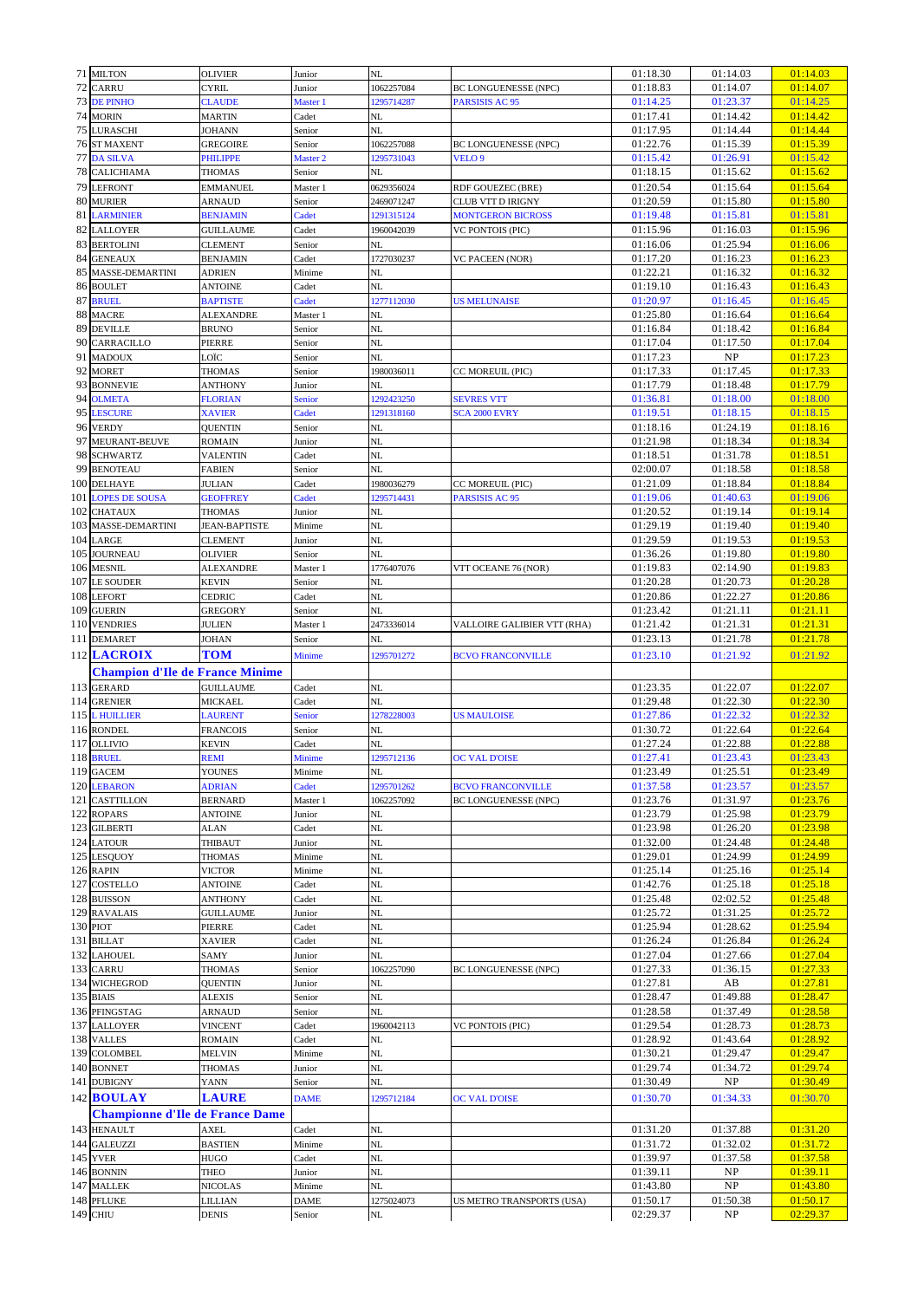## **CLASSEMENT CATEGORIES**

|                | <b>NOM</b>                                        | <b>PRENOM</b>                       | <b>CATEGORIE</b> | <b>N° LICENCE</b>        | <b>CLUB</b>                                  | <b>MANCHE 1</b>      | <b>MANCHE 2</b>      | <b>MEILLEUR</b><br><b>TEMPS</b> |
|----------------|---------------------------------------------------|-------------------------------------|------------------|--------------------------|----------------------------------------------|----------------------|----------------------|---------------------------------|
|                | <b>CADETS</b>                                     |                                     |                  |                          |                                              |                      |                      |                                 |
|                | 1 ROBERT                                          | <b>KENNY</b>                        | Cadet            | 1295714421               | PARSISIS AC 95                               | 01:06.07             | 01:02.80             | 01:02.80                        |
|                | <b>Champion d'Ile de France Scratch et Cadets</b> |                                     |                  |                          |                                              |                      |                      |                                 |
| $\overline{c}$ | <b>GUYOT</b>                                      | <b>ADRIEN</b>                       | Cadet            | 1295714432               | PARSISIS AC 95                               | 01:12.14             | 01:04.41             | 01:04.41                        |
|                | 3 HAMY                                            | <b>JULIAN</b>                       | Cadet            | 2469112477               | <b>BMXC DARDILLY (RHA)</b>                   | 01:08.90             | 01:04.65             | 01:04.65                        |
|                | 4 LE GOFF                                         | <b>JULIEN</b>                       | Cadet            | 1277112197               | <b>US MELUNAISE</b>                          | 01:06.78             | 01:06.04             | 01:06.04                        |
|                | 5 BAILLY<br>6 SOMON                               | <b>UGO</b><br><b>HUGUES</b>         | Cadet<br>Cadet   | NL<br>1295714418         | <b>PARSISIS AC 95</b>                        | 01:11.26<br>01:10.55 | 01:08.42<br>01:08.51 | 01:08.42<br>01:08.51            |
|                | 7 PETIT                                           | <b>THOMAS</b>                       | Cadet            | 1278228188               | <b>US MAULOISE</b>                           | 01:09.84             | 01:09.49             | 01:09.49                        |
|                | <b>8 LEBRAS</b>                                   | <b>CLEMENT</b>                      | Cadet            | 1295712093               | <b>OC VAL D'OISE</b>                         | 01:11.60             | 01:09.77             | 01:09.77                        |
|                | 9 NHARI                                           | <b>MEHDI</b>                        | Cadet            | 1295714462               | <b>PARSISIS AC 95</b>                        | 01:12.69             | 01:10.08             | 01:10.08                        |
|                | 10 OUDIN<br>11 DEBRUYNE                           | LOUIS                               | Cadet            | 629356037                | RDF GOUEZEC (BRE)                            | 01:11.05             | 01:14.11             | 01:11.05<br>01:11.74            |
|                | 12 FRELAUD                                        | <b>MAXENCE</b><br><b>KEVIN</b>      | Cadet<br>Cadet   | NL<br>NL                 |                                              | 01:12.02<br>01:14.86 | 01:11.74<br>01:12.28 | 01:12.28                        |
|                | 13 ROPERCH                                        | LOIC                                | Cadet            | 1727030230               | VC PACEEN (NOR)                              | 01:18.11             | 01:12.99             | 01:12.99                        |
|                | 14 COUSTY                                         | MAOGAN                              | Cadet            | NL                       |                                              | 01:19.19             | 01:13.03             | 01:13.03                        |
|                | 15 MORIN                                          | <b>MARTIN</b>                       | Cadet            | NL                       |                                              | 01:17.41             | 01:14.42             | 01:14.42                        |
|                | <b>16 LARMINIER</b><br>17 LALLOYER                | <b>BENJAMIN</b><br><b>GUILLAUME</b> | Cadet<br>Cadet   | 1291315124<br>1960042039 | <b>MONTGERON BICROSS</b><br>VC PONTOIS (PIC) | 01:19.48<br>01:15.96 | 01:15.81<br>01:16.03 | 01:15.81<br>01:15.96            |
|                | 18 GENEAUX                                        | <b>BENJAMIN</b>                     | Cadet            | 1727030237               | <b>VC PACEEN (NOR)</b>                       | 01:17.20             | 01:16.23             | 01:16.23                        |
|                | 19 BOULET                                         | <b>ANTOINE</b>                      | Cadet            | NL                       |                                              | 01:19.10             | 01:16.43             | 01:16.43                        |
|                | 20 BRUEL                                          | <b>BAPTISTE</b>                     | Cadet            | 1277112030               | <b>US MELUNAISE</b>                          | 01:20.97             | 01:16.45             | 01:16.45                        |
|                | 21 LESCURE<br>22 SCHWARTZ                         | <b>XAVIER</b><br><b>VALENTIN</b>    | Cadet<br>Cadet   | 1291318160<br>NL         | <b>SCA 2000 EVRY</b>                         | 01:19.51<br>01:18.51 | 01:18.15<br>01:31.78 | 01:18.15<br>01:18.51            |
|                | 23 DELHAYE                                        | <b>JULIAN</b>                       | Cadet            | 1980036279               | CC MOREUIL (PIC)                             | 01:21.09             | 01:18.84             | 01:18.84                        |
|                | <b>24 LOPES DE SOUSA</b>                          | <b>GEOFFREY</b>                     | Cadet            | 1295714431               | PARSISIS AC 95                               | 01:19.06             | 01:40.63             | 01:19.06                        |
|                | 25 LEFORT                                         | CEDRIC                              | Cadet            | NL                       |                                              | 01:20.86             | 01:22.27             | 01:20.86                        |
|                | 26 GERARD                                         | <b>GUILLAUME</b>                    | Cadet            | NL                       |                                              | 01:23.35             | 01:22.07             | 01:22.07                        |
|                | 27 GRENIER<br>28 OLLIVIO                          | <b>MICKAEL</b><br><b>KEVIN</b>      | Cadet<br>Cadet   | NL<br>NL                 |                                              | 01:29.48<br>01:27.24 | 01:22.30<br>01:22.88 | 01:22.30<br>01:22.88            |
|                | 29 LEBARON                                        | <b>ADRIAN</b>                       | Cadet            | 1295701262               | <b>BCVO FRANCONVILLE</b>                     | 01:37.58             | 01:23.57             | 01:23.57                        |
|                | 30 GILBERTI                                       | <b>ALAN</b>                         | Cadet            | NL                       |                                              | 01:23.98             | 01:26.20             | 01:23.98                        |
|                | 31 COSTELLO                                       | <b>ANTOINE</b>                      | Cadet            | NL                       |                                              | 01:42.76             | 01:25.18             | 01:25.18                        |
|                | 32 BUISSON<br>33 PIOT                             | <b>ANTHONY</b><br>PIERRE            | Cadet<br>Cadet   | NL<br>NL                 |                                              | 01:25.48<br>01:25.94 | 02:02.52<br>01:28.62 | 01:25.48<br>01:25.94            |
|                | 34 BILLAT                                         | <b>XAVIER</b>                       | Cadet            | NL                       |                                              | 01:26.24             | 01:26.84             | 01:26.24                        |
|                | 35 LALLOYER                                       | <b>VINCENT</b>                      | Cadet            | 1960042113               | <b>VC PONTOIS (PIC)</b>                      | 01:29.54             | 01:28.73             | 01:28.73                        |
|                | 36 VALLES                                         | <b>ROMAIN</b>                       | Cadet            | NL                       |                                              | 01:28.92             | 01:43.64             | 01:28.92                        |
|                | 37 HENAULT<br>38 YVER                             | AXEL                                | Cadet            | NL                       |                                              | 01:31.20             | 01:37.88             | 01:31.20                        |
|                |                                                   | <b>HUGO</b>                         | Cadet            | NL                       |                                              | 01:39.97             | 01:37.58             | 01:37.58                        |
|                | DAMES                                             |                                     |                  |                          |                                              |                      |                      |                                 |
| $\mathbf{1}$   | <b>BOULAY</b>                                     | <b>LAURE</b>                        | <b>DAME</b>      | 1295712184               | <b>OC VAL D'OISE</b>                         | 01:30.70             | 01:34.33             | 01:30.70                        |
|                | <b>Championne d'Ile de France Dames</b>           |                                     |                  |                          |                                              |                      |                      |                                 |
|                | 2 PFLUKE                                          | <b>LILLIAN</b>                      | <b>DAME</b>      | 1275024073               | US METRO TRANSPORTS                          | 01:50.17             | 01:50.38             | 01:50.17                        |
|                |                                                   |                                     |                  |                          |                                              |                      |                      |                                 |
|                | <b>JUNIORS</b>                                    |                                     |                  |                          |                                              |                      |                      |                                 |
|                | 1 BEAUBE                                          | <b>MATHIEU</b>                      | Junior           | 1960105182               | SC VAL D'ARRE (PIC)                          | 01:06.89             | 01:06.55             | 01:06.55                        |
|                | 2 HUCHER<br>3 PETITGRAND                          | <b>GUILLAUME</b><br><b>CLEMENT</b>  | Junior           | 1727054135<br>NL         | U.V. LOUVIERS (NOR)                          | 01:10.39<br>01:11.59 | 01:07.36<br>01:07.48 | 01:07.36<br>01:07.48            |
|                | 4 SANJOU                                          | <b>ADRIEN</b>                       | Junior<br>Junior | NL                       |                                              | 01:18.50             | 01:07.73             | 01:07.73                        |
|                | 5 RABBE                                           | <b>JULIEN</b>                       | Junior           | NL                       |                                              | 01:08.83             | 01:08.36             | 01:08.36                        |
| 6              | <b>VALLS</b>                                      | <b>ALEXANDRE</b>                    | Junior           | 1291337010               | <b>BC VTT VERRIERES</b>                      | 01:11.88             | 01:08.41             | 01:08.41                        |
|                | <b>Champion d'Ile de France Junior</b>            |                                     |                  |                          |                                              |                      |                      |                                 |
|                | 7 BOUADMA                                         | <b>JULIEN</b>                       | Junior           | NL                       |                                              | 01:11.68             | 01:08.43             | 01:08.43                        |
|                | 8 VANDAMME<br>9 TIRAN                             | <b>ROMAIN</b><br><b>CLEMENT</b>     | Junior<br>Junior | NL<br>1062257086         | BC LONGUENESSE (NPC)                         | 01:11.24<br>01:09.11 | 01:08.57<br>01:10.18 | 01:08.57<br>01:09.11            |
|                | 10 LIOUX                                          | <b>FRANCOIS</b>                     | Junior           | NL                       |                                              | 01:12.42             | 01:10.07             | 01:10.07                        |
|                | 11 LECUIT                                         | <b>VINCENT</b>                      | Junior           | NL                       |                                              | 01:12.21             | 01:10.22             | 01:10.22                        |
|                | 12 DUFOREST                                       | THOMAS                              | Junior           | NL                       |                                              | 01:17.94             | 01:12.62             | 01:12.62                        |
|                | 13 CHAUDESAYGUES<br>14 PENICAUD                   | <b>ALEXIS</b>                       | Junior           | NL<br>NL                 |                                              | 01:16.05             | 01:12.72             | 01:12.72<br>01:13.03            |
|                | 15 FONCIN                                         | <b>BENJAMIN</b><br><b>BERTRAND</b>  | Junior<br>Junior | NL                       |                                              | 01:16.98<br>01:16.29 | 01:13.03<br>01:13.87 | 01:13.87                        |
|                | 16 MILTON                                         | <b>OLIVIER</b>                      | Junior           | NL                       |                                              | 01:18.30             | 01:14.03             | 01:14.03                        |
|                | 17 CARRU                                          | <b>CYRIL</b>                        | Junior           | 1062257084               | <b>BC LONGUENESSE (NPC)</b>                  | 01:18.83             | 01:14.07             | 01:14.07                        |
|                | <b>18 BONNEVIE</b>                                | <b>ANTHONY</b>                      | Junior           | NL                       |                                              | 01:17.79             | 01:18.48             | 01:17.79                        |
|                | 19 MEURANT-BEUVE<br>20 CHATAUX                    | <b>ROMAIN</b><br>THOMAS             | Junior<br>Junior | NL<br>NL                 |                                              | 01:21.98<br>01:20.52 | 01:18.34<br>01:19.14 | 01:18.34<br>01:19.14            |
|                | 21 LARGE                                          | <b>CLEMENT</b>                      | Junior           | NL                       |                                              | 01:29.59             | 01:19.53             | 01:19.53                        |
|                | 22 ROPARS                                         | <b>ANTOINE</b>                      | Junior           | NL                       |                                              | 01:23.79             | 01:25.98             | 01:23.79                        |
|                | 23 LATOUR                                         | THIBAUT                             | Junior           | NL                       |                                              | 01:32.00             | 01:24.48             | 01:24.48                        |
|                | 24 RAVALAIS<br>25 LAHOUEL                         | <b>GUILLAUME</b><br>SAMY            | Junior           | NL<br>NL                 |                                              | 01:25.72<br>01:27.04 | 01:31.25<br>01:27.66 | 01:25.72<br>01:27.04            |
|                | 26 WICHEGROD                                      | <b>QUENTIN</b>                      | Junior<br>Junior | NL                       |                                              | 01:27.81             | AB                   | 01:27.81                        |
|                | 27 BONNET                                         | THOMAS                              | Junior           | NL                       |                                              | 01:29.74             | 01:34.72             | 01:29.74                        |
|                | 28 BONNIN                                         | THEO                                | Junior           | NL                       |                                              | 01:39.11             | NP                   | 01:39.11                        |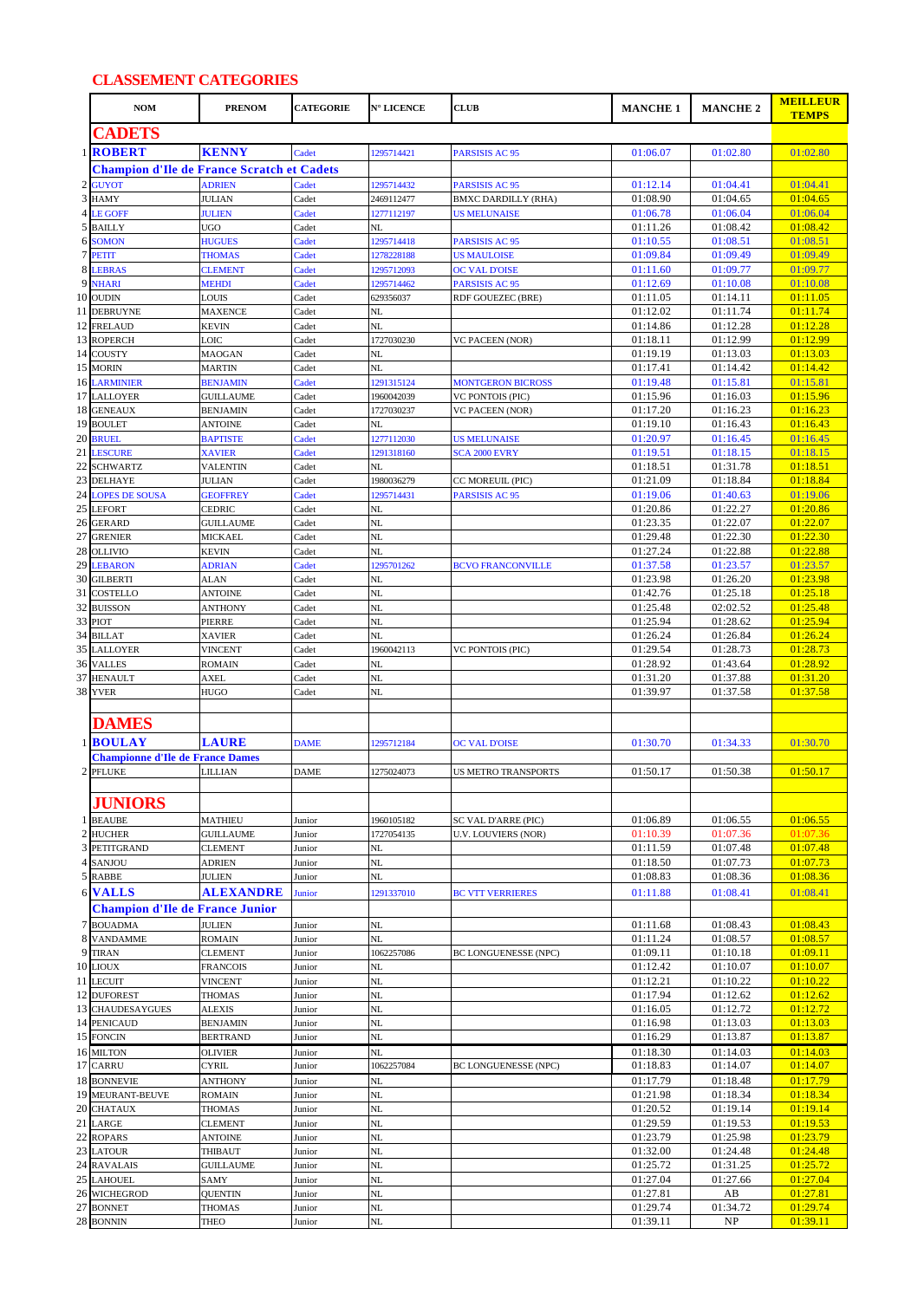|                         | <b>MASTERS 1</b>                               |                                |                      |                          |                                     |                      |                      |                      |
|-------------------------|------------------------------------------------|--------------------------------|----------------------|--------------------------|-------------------------------------|----------------------|----------------------|----------------------|
|                         | 1 NAUCHE                                       | FREDERIC                       | Master 1             | NL                       |                                     | 01:04.61             | 01:03.61             | 01:03.61             |
|                         | 2 SAUMUR                                       | <b>NICOLAS</b>                 | Master 1             | 2469116138               | <b>BC LIMONEST (RHA)</b>            | 01:05.71             | AB                   | 01:05.71             |
|                         | <b>3 HENRY-MAYER REMI</b>                      |                                | Master 1             | 1278244227               | <b>BC MONTESSON</b>                 | 01:13.76             | 01:06.78             | 01:06.78             |
|                         | <b>Champion d'Ile de France Master 1</b>       |                                |                      |                          |                                     |                      |                      |                      |
|                         | 4 WARANT                                       | <b>DAVID</b>                   | Master 1             | 1062257096               | BC LONGUENESSE (NPC)                | 01:08.70             | 01:07.03             | 01:07.03             |
|                         | 5 MIALLION                                     | <b>XAVIER</b>                  | Master 1             | NL                       |                                     | 01:12.91             | 01:07.32             | 01:07.32             |
|                         | 6 COLASSUONNO                                  | <b>ALEXANDRE</b>               | Master 1             | NL                       |                                     | 01:08.81             | 01:08.00             | 01:08.00             |
|                         | <b>7 DE PINHO</b>                              | <b>MANUEL</b>                  | Master 1             | 1295714301               | <b>PARSISIS AC 95</b>               | 01:08.76             | 01:10.30             | 01:08.76             |
|                         | 8 GAUTIER                                      | <b>CHRISTIAN</b>               | Master 1             | 0629356011               | RDF GOUEZEC (BRE)                   | 01:11.99             | 01:09.50             | 01:09.50             |
|                         | 9 LAGACHE<br>10 JOURNO                         | FRANCK<br><b>BENOIT</b>        | Master 1<br>Master 1 | NL<br>1295714101         | <b>PARSISIS AC 95</b>               | 01:13.74<br>01:18.66 | 01:10.72<br>01:10.95 | 01:10.72<br>01:10.95 |
|                         | 11 DELAUNAY                                    | ERIC                           | Master 1             | 1960105202               | SC VAL D'ARRE (PIC)                 | 01:11.88             | 01:16.05             | 01:11.88             |
|                         | 12 BONTROND                                    | CEDRIC                         | Master 1             | NL                       |                                     | 01:18.58             | 01:12.09             | 01:12.09             |
|                         | 13 DE PINHO                                    | <b>CLAUDE</b>                  | Master 1             | 1295714287               | <b>PARSISIS AC 95</b>               | 01:14.25             | 01:23.37             | 01:14.25             |
|                         | 14 LEFRONT                                     | <b>EMMANUEL</b>                | Master 1             | 0629356024               | <b>RDF GOUEZEC (BRE)</b>            | 01:20.54             | 01:15.64             | 01:15.64             |
|                         | 15 MACRE                                       | <b>ALEXANDRE</b>               | Master 1             | NL                       |                                     | 01:25.80             | 01:16.64             | 01:16.64             |
|                         | 16 MESNIL                                      | ALEXANDRE                      | Master 1             | 1776407076               | VTT OCEANE 76 (NOR)                 | 01:19.83             | 02:14.90             | 01:19.83             |
|                         | 17 VENDRIES                                    | <b>JULIEN</b>                  | Master 1             | 2473336014               | VALLOIRE GALIBIER VTT (RHA)         | 01:21.42             | 01:21.31             | 01:21.31             |
|                         | 18 CASTTILLON                                  | <b>BERNARD</b>                 | Master 1             | 1062257092               | <b>BC LONGUENESSE (NPC)</b>         | 01:23.76             | 01:31.97             | 01:23.76             |
|                         |                                                |                                |                      |                          |                                     |                      |                      |                      |
|                         | <b>MASTERS 2</b>                               |                                |                      |                          |                                     |                      |                      |                      |
|                         | $1$ JOLY                                       | <b>ADOLPHE</b>                 | Master <sub>2</sub>  | 1295714190               | <b>PARSISIS AC 95</b>               | 01:13.34             | 01:07.09             | 01:07.09             |
|                         | <b>Champion d'Ile de France Masters 2</b>      |                                |                      |                          |                                     |                      |                      |                      |
|                         | 2 DA SILVA                                     | <b>PHILIPPE</b>                | Master <sub>2</sub>  | 1295731043               | <b>VELO 9</b>                       | 01:15.42             | 01:26.91             | 01:15.42             |
|                         |                                                |                                |                      |                          |                                     |                      |                      |                      |
|                         | MINIMES                                        |                                |                      |                          |                                     |                      |                      |                      |
| -1                      | <b>MAUPAS</b>                                  | JORDAN                         | Minime               | NL                       |                                     | 01:22.49             | 01:13.96             | 01:13.96             |
| $\overline{\mathbf{c}}$ | MASSE-DEMARTINI                                | <b>ADRIEN</b>                  | Minime               | NL                       |                                     | 01:22.21             | 01:16.32             | 01:16.32             |
|                         | 3 MASSE-DEMARTINI                              | <b>JEAN-BAPTISTE</b>           | Minime               | NL                       |                                     | 01:29.19             | 01:19.40             | 01:19.40             |
|                         | 4 LACROIX                                      | <b>TOM</b>                     | Minime               | 1295701272               | <b>BCVO FRANCONVILLE</b>            | 01:23.10             | 01:21.92             | 01:21.92             |
|                         | <b>Champion d'Ile de France minime</b>         |                                |                      |                          |                                     |                      |                      |                      |
|                         | 5 BRUEL                                        | REMI                           | Minime               | 1295712136               | <b>OC VAL D'OISE</b>                | 01:27.41             | 01:23.43             | 01:23.43             |
| 6<br>$\tau$             | <b>GACEM</b>                                   | YOUNES                         | Minime               | NL                       |                                     | 01:23.49             | 01:25.51             | 01:23.49             |
| 8                       | <b>LESQUOY</b><br><b>RAPIN</b>                 | <b>THOMAS</b><br><b>VICTOR</b> | Minime<br>Minime     | NL<br>NL                 |                                     | 01:29.01<br>01:25.14 | 01:24.99<br>01:25.16 | 01:24.99<br>01:25.14 |
| 9                       | <b>COLOMBEL</b>                                | MELVIN                         | Minime               | NL                       |                                     | 01:30.21             | 01:29.47             | 01:29.47             |
|                         | 10 GALEUZZI                                    | <b>BASTIEN</b>                 | Minime               | NL                       |                                     | 01:31.72             | 01:32.02             | 01:31.72             |
|                         | 11 MALLEK                                      | NICOLAS                        | Minime               | NL                       |                                     | 01:43.80             | NP                   | 01:43.80             |
|                         |                                                |                                |                      |                          |                                     |                      |                      |                      |
|                         | <b>SENIORS</b>                                 |                                |                      |                          |                                     |                      |                      |                      |
|                         | 1 FRECHE                                       | <b>GUILHEM</b>                 | Senior               | NL                       |                                     | 01:00.15             | 01:14.63             | 01:00.15             |
|                         | Vainqueur du Trophèe Régional de Descente 2008 |                                |                      |                          |                                     |                      |                      |                      |
| $\boldsymbol{2}$        | <b>VASQUEZ</b>                                 | <b>ARNAUD</b>                  | Senior               | NL                       |                                     | 01:02.91             | 01:02.24             | 01:02.24             |
|                         | 3 OLMOS                                        | <b>ROMAIN</b>                  | <b>Senior</b>        | 1277112196               | US MELUNAISE                        | 01:05.08             | 01:03.61             | 01:03.61             |
|                         | <b>Champion d'Ile de France Senior</b>         |                                |                      |                          |                                     |                      |                      |                      |
|                         | <b>4 GADOIS</b>                                | <b>LUDOVIC</b>                 | Senior               | 1295714028               | <b>PARSISIS AC 95</b>               | 01:05.66             | 01:04.31             | 01:04.31             |
|                         | 5 GEORGE                                       | <b>DAVID</b>                   | Senior               | 1295714463               | <b>PARSISIS AC 95</b>               | 01:04.95             | 01:15.86             | 01:04.95             |
|                         | <b>6 JOUNEAU</b>                               | MARC                           | Senior               | NL                       |                                     | 01:05.14             | 01:08.56             | 01:05.14             |
|                         | 7 JANSSENS                                     | MAXIME                         | Senior               | NL                       |                                     | 01:05.56             | 01:10.68             | 01:05.56             |
|                         | 8 FRECHE                                       | MAXIME                         | Senior               | NL                       |                                     | 01:07.54             | 01:06.05             | 01:06.05             |
|                         | 9 MOREAU                                       | REMI                           | Senior               | 751087123                | ASPTT CHALONS EN CH. (CHA)          | 01:06.97             | 01:06.52             | 01:06.52             |
|                         | 10 MEYRAND<br>11 BIGOT                         | MATHIEU<br><b>QUENTIN</b>      | Senior<br>Senior     | 1980036215<br>1291326074 | CC MOREUIL (PIC)<br><b>CA ORSAY</b> | 01:09.47<br>01:09.57 | 01:07.00<br>01:07.27 | 01:07.00<br>01:07.27 |
|                         | 12 ARCILE                                      | THIBAUT                        | Senior               | NL                       |                                     | 01:07.54             | 01:08.93             | 01:07.54             |
|                         | 13 SIMON                                       | SEBASTIEN                      | Senior               | NL                       |                                     | 01:10.40             | 01:08.41             | 01:08.41             |
|                         | 14 BOREL                                       | FREDERIC                       | Senior               | 1980036031               | C.C. MOREUIL (PIC)                  | 01:08.75             | 01:08.61             | 01:08.61             |
|                         | 15 MADOUX                                      | <b>MAXIME</b>                  | Senior               | 1277112051               | <b>US MELUNAISE</b>                 | 01:09.24             | 01:09.78             | 01:09.24             |
|                         | 16 RIOU                                        | <b>JEAN-ROBERT</b>             | Senior               | NL                       |                                     | 01:09.35             | 01:10.43             | 01:09.35             |
|                         | 17 ECREPONT                                    | JULIEN                         | Senior               | 1727054161               | <b>U.V. LOUVIERS (NOR)</b>          | 01:14.48             | 01:10.51             | 01:10.51             |
|                         | <b>18 DELSOUILLER</b>                          | LOÏC                           | Senior               | 1291337009               | <b>BC VTT VERRIERES</b>             | 01:10.60             | 01:11.15             | 01:10.60             |
|                         | 19 DUPUIS<br>20 GOES                           | MATHIEU<br>ROMAIN              | Senior<br>Senior     | NL<br>NL                 |                                     | 01:10.82<br>01:11.71 | AB<br>01:11.45       | 01:10.82<br>01:11.45 |
|                         | 21 COISY                                       | FABIEN                         | Senior               | 1062257087               | BC LONGUENESSE (NPC)                | 01:11.79             | 01:14.47             | 01:11.79             |
|                         | 22 PETEROLFF                                   | SIMON                          | Senior               | 1062257095               | <b>BC LONGUENESSE (NPC)</b>         | 01:12.87             | 01:12.72             | 01:12.72             |
|                         | 23 GUERIN                                      | <b>BENJAMIN</b>                | Senior               | NL                       |                                     | 01:17.21             | 01:13.15             | 01:13.15             |
|                         | 24 CLAINCHARD                                  | THOMAS                         | Senior               | NL                       |                                     | 01:15.76             | 01:13.32             | 01:13.32             |
|                         | 25 LALLOYER                                    | MATHIEU                        | Senior               | 1960042020               | <b>VC PONTOIS (PIC)</b>             | 01:13.69             | 01:32.09             | 01:13.69             |
|                         | 26 CARRE                                       | JULIEN                         | Senior               | NL                       |                                     | 01:17.72             | 01:13.77             | 01:13.77             |
|                         | 27 SARLI                                       | VINCENT                        | Senior               | NL                       |                                     | 01:16.37             | 01:13.89             | 01:13.89             |
|                         | 28 LURASCHI<br>29 ST MAXENT                    | JOHANN<br>GREGOIRE             | Senior<br>Senior     | NL<br>1062257088         | <b>BC LONGUENESSE (NPC)</b>         | 01:17.95<br>01:22.76 | 01:14.44<br>01:15.39 | 01:14.44<br>01:15.39 |
|                         | 30 CALICHIAMA                                  | THOMAS                         | Senior               | NL                       |                                     | 01:18.15             | 01:15.62             | 01:15.62             |
|                         | 31 MURIER                                      | ARNAUD                         | Senior               | 2469071247               | CLUB VTT D IRIGNY                   | 01:20.59             | 01:15.80             | 01:15.80             |
|                         | 32 BERTOLINI                                   | <b>CLEMENT</b>                 | Senior               | NL                       |                                     | 01:16.06             | 01:25.94             | 01:16.06             |
|                         | 33 DEVILLE                                     | <b>BRUNO</b>                   | Senior               | NL                       |                                     | 01:16.84             | 01:18.42             | 01:16.84             |
|                         | <b>34 CARRACILLO</b>                           | PIERRE                         | Senior               | NL                       |                                     | 01:17.04             | 01:17.50             | 01:17.04             |